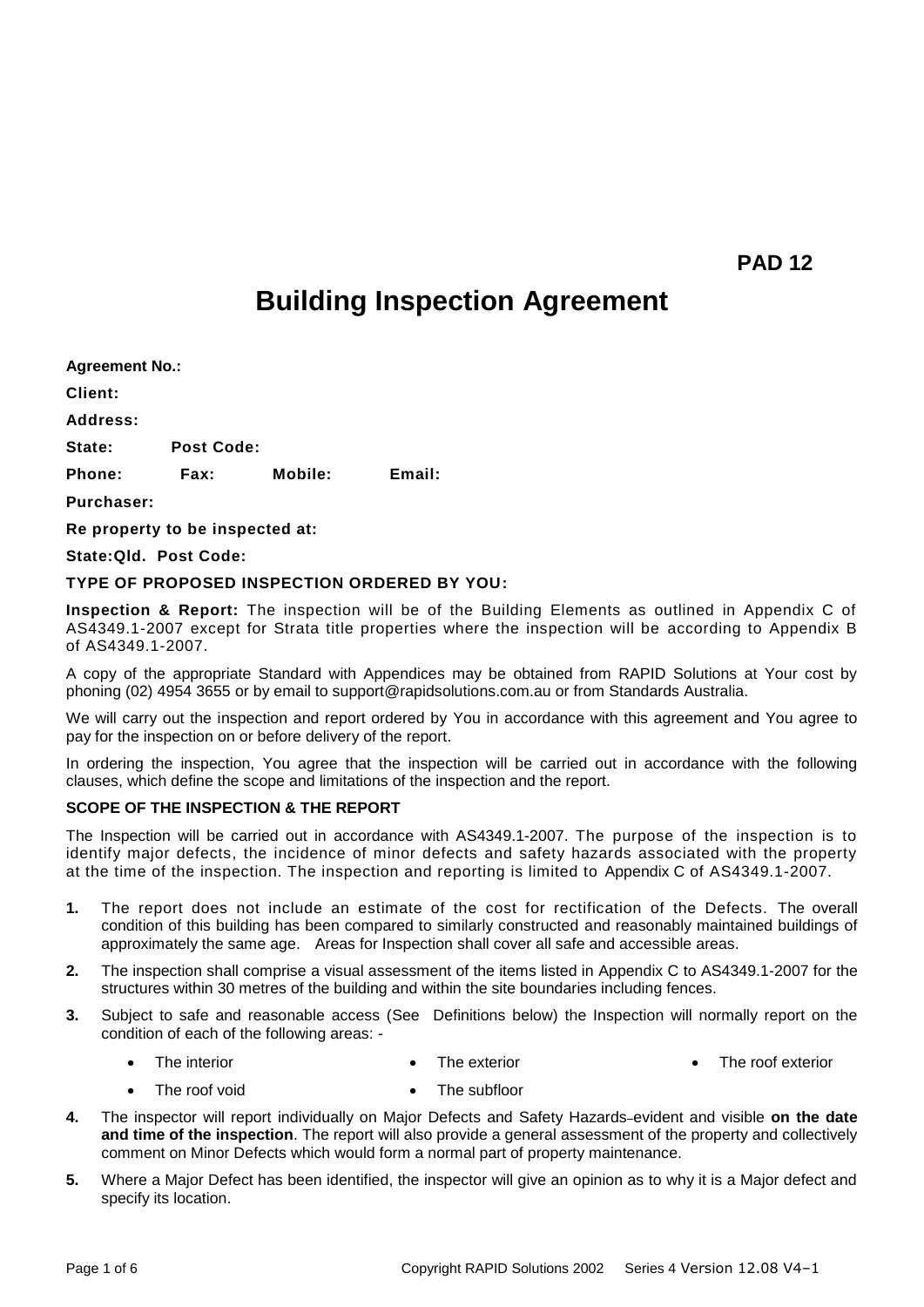# **LIMITATIONS**

- **6.** The Inspector will conduct a non–invasive visual inspection which will be limited to those accessible areas and sections of the property to which Safe and Reasonable Access (see Definitions below) is both available and permitted on the date and time of the inspection. Areas where reasonable entry is denied to the inspector, or where safe and reasonable access is not available, are excluded from and do not form part of, the inspection. Those areas may be the subject of an additional inspection upon request following the provision or reasonable entry and access.
- **7.** The Inspection WILL NOT involve any invasive inspection including cutting, breaking apart, dismantling, removing or moving objects including, but not limited to, roofing, wall and ceiling sheeting, ducting, foliage, mouldings, debris, roof insulation, sarking, sisalation, floor or wall coverings, sidings, fixtures, floors, pavers, furnishings, appliances or personal possessions.
- **8.** The Inspection and Report compares the inspected building with a building constructed to the generally accepted practice at the time and which has been maintained, so there has been no significant loss of strength and permanence.
- **9.** The Inspection excludes the inside of walls, between floors, inside skillion roofing, inside the eaves, behind stored goods in cupboards, and other areas that are concealed or obstructed. The inspector WILL NOT dig, gouge, force or perform any other invasive procedures.
- **10.** The Report is not a certificate of compliance that the property complies with the requirements of any Act, regulation, ordinance, local law or by-law, or as a warranty or an insurance policy against problems developing with the building in the future.
- **11.** The Inspection WILL NOT look for or report on Timber Pest Activity. You should have an inspection carried out in accordance with AS 4349.3-2010 Timber Pest Inspections, by a fully qualified, licensed and insured Timber Pest Inspector.
- **12.** If Timber Pest Damage is found then it will be reported. The inspector will only report on the damage which is visible.
- **13. ASBESTOS: No inspection for asbestos will be carried out at the property and no report on the presence or absence of asbestos will be provided.** If during the course of the Inspection asbestos or materials containing asbestos happened to be noticed then this may be noted in the general remarks section of the report. If asbestos is noted as present within the property then you agree to seek advice from a qualified asbestos removal expert as to the amount and importance of the asbestos present and the cost sealing or of removal.
- **14. MOULD (MILDEW) AND NON-WOOD DECAY FUNGI DISCLAIMER:** No inspection or report will be made for Mould (Mildew) and non-wood decay fungi.
- **15. MAGNESITE FLOORING DISCLAIMER***:* No inspection for Magnesite Flooring was carried out at the property and no report on the presence or absence of Magnesite Flooring is provided. You should ask the owner whether Magnesite Flooring is present and/or seek advice from a Structural Engineer.
- **16. ESTIMATING DISCLAIMER:** Any estimates provided in the Report are merely opinions of possible costs that could be encountered, based on the knowledge and experience of the inspector, and are not estimates in the sense of being a calculation of the likely costs to be incurred. The estimates are NOT a guarantee or quotation for work to be carried out. The inspector accepts no liability for any estimates provided throughout this report where they occur you agree to obtain and rely on independent quotations for the same work.
- **17.** If the property to be inspected is occupied then You must be aware that furnishings or household items may be concealing evidence of problems, which may only be revealed when the items are moved or removed. Where the Report says the property is occupied You agree to:
	- a) Obtain a statement from the owner as to
		- i. any Timber Pest activity or damage;
		- ii. timber repairs or other repairs
		- iii. alterations or other problems to the property known to them
		- iv. any other work carried out to the property including Timber Pest treatments
		- v. obtain copies of any paperwork issued and the details of all work carried out

b) Indemnify the Inspector from any loss incurred by You relating to the items listed in clause a) above where no such statement is obtained.

**18.** The Inspection Will not cover or report the items listed in Appendix D to AS4349.1-2007.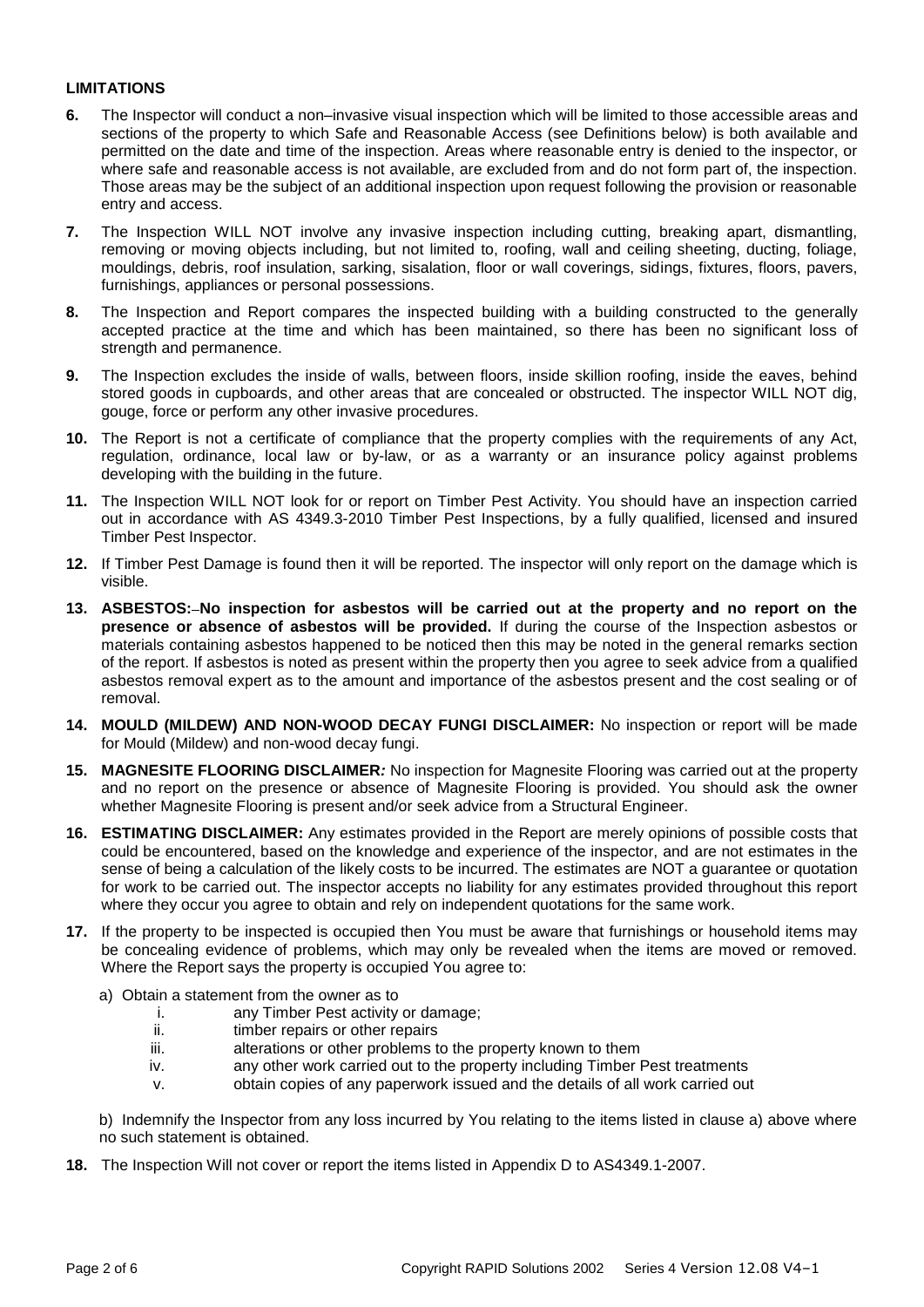- **19.** Where the property is a strata or similar title, only the interior and immediate exterior of the specified dwelling will be inspected by the inspector. The inspection will be as outlined in AS 4349.1-2007 Appendix B. Therefore it is advised that the client obtain an inspection of common areas prior to any decision to purchase.
- **20.** The Inspection and Report WILL NOT report on any defects which may not be apparent due to prevailing weather conditions at the time of the inspection. Such defects may only become apparent in differing weather conditions.
- **21.** You agree that We cannot accept any liability for Our failure to report a defect that was concealed by the owner of the building being inspected and You agree to indemnify Us for any failure to find such concealed defects.
- **22.** Where Our report recommends another type of inspection including an invasive inspection and report then You should have such an inspection carried out prior to the exchange of contracts or end of cooling-off period. If You fail to follow Our recommendations then You agree and accept that You may suffer a financial loss and indemnify Us against all losses that You incur resulting from Your failure to act on Our advice.
- **23.** The Report is prepared and presented, unless stated otherwise, under the assumption that the existing use of the building will continue as a Residential Property.

## **COMPLAINTS PROCEDURE**

**24.** In the event of any dispute or claim arising out of, or relating to the Inspection or the Report, You must notify Us as soon as possible of the dispute or claim by email, fax or mail. You must allow Us (which includes persons nominated by Us) to visit the property (which visit must occur within twenty eight (28) days of your notification to Us) and give Us full access in order that We may fully investigate the complaint. You will be provided with a written response to your dispute or claim within twenty eight (28) days of the date of the inspection.

If You are not satisfied with our response You must within twenty one (21) days of Your receipt of Our written response refer the matter to a Mediator nominated by Us from the Institute of Arbitrators and Mediators of Australia. The cost of the Mediator will be borne equally by both parties or as agreed as part of the mediated settlement.

Should the dispute or claim not be resolved by mediation then the dispute or claim will proceed to arbitration. The Institute of Arbitrators and Mediators of Australia will appoint an Arbitrator who will hear and resolve the dispute. The arbitration, subject to any directions of Arbitrator, will proceed in the following manner:

- (a) The parties must submit all written submissions and evidence to the Arbitrator within twenty one (21) days of the appointment of the Arbitrator; and
- (b) The arbitration will be held within twenty one (21) days of the Arbitrator receiving the written submissions.

The Arbitrator will make a decision determining the dispute or claim within twenty one (21) of the final day of the arbitration. The Arbitrator may, as part of his determination, determine what costs, if any, each of the parties are to pay and the time by which the parties must be paid any settlement or costs.

The decision of the Arbitrator is final and binding on both parties. Should the Arbitrator order either party to pay any settlement amount or costs to the other party but not specify a time for payment then such payment shall be made within twenty one (21) days of the order.

In the event You do not comply with the above Complaints Procedure and commence litigation against Us then You agree to fully indemnify Us against any awards, costs, legal fees and expenses incurred by Us in having your litigation set aside or adjourned to permit the foregoing Complaints Procedure to complete.

#### Purchaser's Initials:

#### **THIRD PARTIES**

- **25.** Compensation will only be payable for losses arising in contract or tort sustained by the Client named on the front of this report. Any third party acting or relying on this Report, in whole or in part, does so entirely at their own risk. However, if ordered by a Real Estate Agent or a Vendor for the purpose of auctioning a property then the Inspection Report may be ordered up to seven (7) days prior to the auction, copies may be given out prior to the auction and the Report will have a life of 14 days during which time it may be transferred to the purchaser. Providing the purchaser agrees to the terms of this agreement then they may rely on the report subject to the terms and conditions of this agreement and the Report itself.
- **Note:** In the ACT under the Civil Law (Sale of Residential Property) Act 2003 and Regulations the report resulting from this inspection may be passed to the purchaser as part of the sale process providing it is carried out not more than three months prior to listing and is not more than six months old.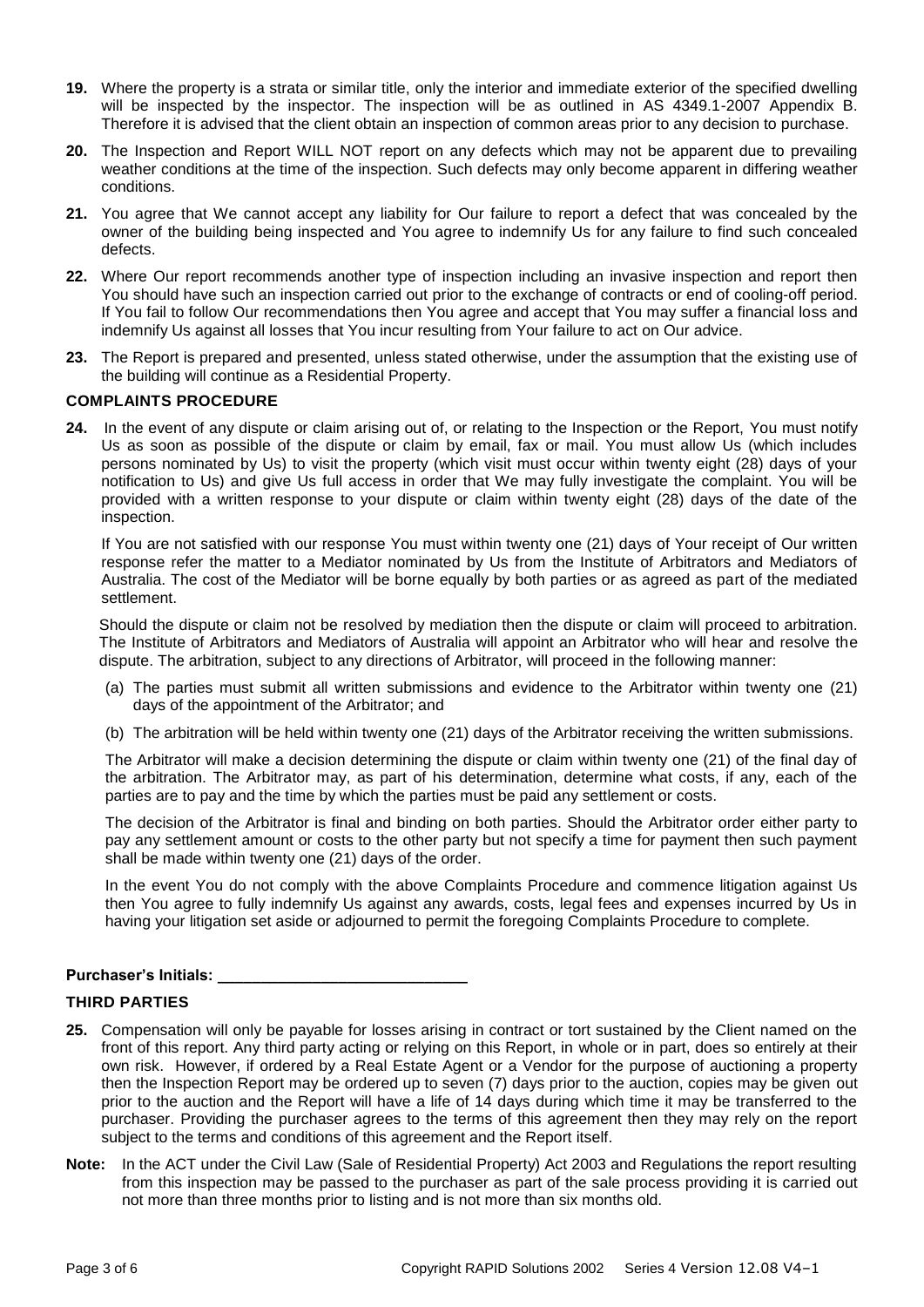# **26. Prohibition on the Provision or Sale of the Report**

The Report may not be sold or provided to any other Person without Our express written permission, unless the Client is authorised to do so by Legislation. If We give our permission it may be subject to conditions such as payment of a further fee by the other Person and agreement from the other Person to comply with this clause.

However, We may sell the Report to any other Person although there is no obligation for Us to do so.

#### **27. Release**

You release Us from any and all claims, actions, proceedings, judgments, damages, losses, interest, costs and expenses of whatever nature that the Person may have at any time hereafter arising from the unauthorised provision or sale of the Report by You to a Person without Our express written permission.

## **28. Indemnity**

You indemnify Us in respect of any and all liability, including all claims, actions, proceedings, judgments, damages, losses, interest, costs and expenses of any nature, which may be incurred by, brought, made or recovered against Us arising directly or indirectly from the unauthorised provision or sale of the Report by You to a Person without Our express written permission.

## **DEFINITIONS:**

You should read and understand the following definitions of words used in this Agreement and the Report. This will help You understand what is involved in a property and building inspection, the difficulties faced by the inspector and the contents of the Report which We will provide You following the Inspection.

**Acceptance Criteria:** The Building shall be compared with a building which was constructed at approximately the same time, using practices which were generally accepted as normal for that time and that the property has received maintenance to ensure that the intended strength and serviceability of the building have not significantly deteriorated over time.

**Access hole (cover)** means a hole in the structure allowing safe entry to an area.

**Accessible area** is any area of the property and structures allowing the inspector safe and reasonable access within the scope of the inspection.

**Building Element** means a part of a building performing a particular function either singularly or in conjunction with other such parts.

**Client** means the person(s) or other legal entity for which the inspection is to be carried out. If ordered by the person(s)'s agent then it is agreed that the agent represents the person(s) and has the authority to act for and on their behalf. (See also "You/Your" below)

**Defect** means a variation or fault in material or a component or assembled element that deviates from its intended appearance or function.

**Inspector** means the company, partnership or individual named below that You have requested to carry out a Building Inspection and Report. (See also "Our/Us/We" below.)

**Limitation** means any factor that prevents full achievement of the purpose of the inspection.

**Major defect** means a defect of such significance that without correction would not avoid Safety Concerns, loss of the intended practical performance of the building element or an additional decline in the existing condition of the property inspected.

**Minor defect** means a defect which is not a Major Defect.

**Person** means any individual, company, partnership or association who is not a Client*.*

**Property** means the structures and boundaries up to thirty (30m) metres from the exterior walls of the main building but within the boundaries of the land on which the main building is erected.

**Report** means the document and any attachments issued to You by Us following Our inspection of the property.

**Structural Inspection means** the inspection shall comprise visual assessment of accessible areas of the property to identify major defects to the building structure and to form an opinion regarding the general condition of the structure of the property. The Report will not include those items noted in Clause A3 of AS 4349.1-2007 e.g. Condition of roof coverings, partition walls, cabinetry, doors, trims, fencing, minor structures, ceiling linings, windows, non-structural & serviceability damp issues, rising damp, condensation etc.

**Safe and Reasonable Access** does not include the use of destructive or invasive inspection methods or moving furniture or stored goods.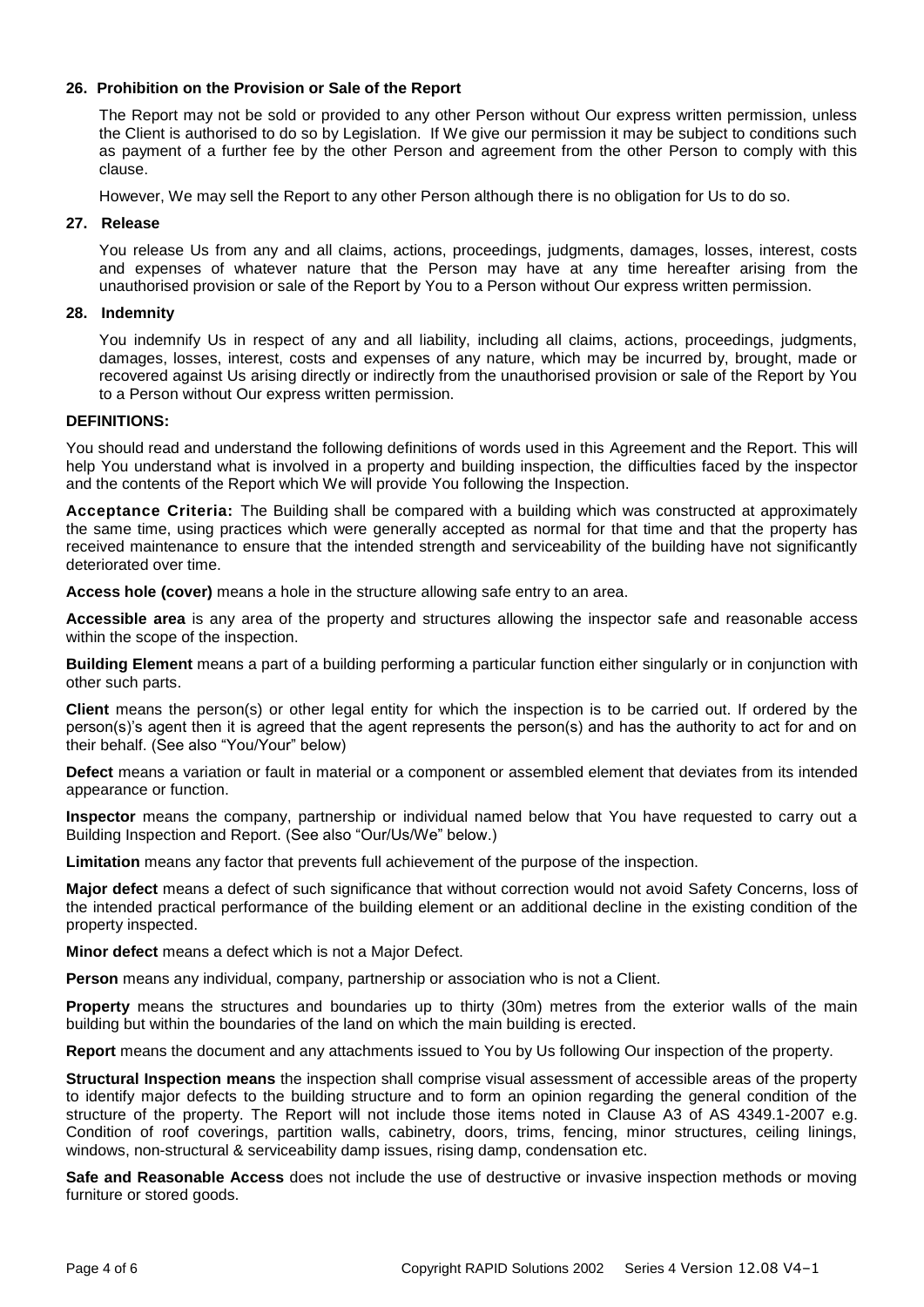The Standard *AS4349.1-2007* provides information concerning safe and reasonable access:

Only areas where reasonable and safe access was available were inspected. Access will not be available where there are safety concerns, or obstructions, or the space available is less than the following:

**Roof Void –** the dimensions of the access hole must be at least 500mm x 400mm, and, reachable by a 3.6M ladder, and, there is at least 600mm x 600mm of space to crawl;

**Roof Exterior –** must be accessible by a 3.6M ladder placed at ground level.

Reasonable access does not include the use of destructive or invasive inspection methods. Nor does reasonable access include cutting or making access traps, or moving heavy furniture or stored goods.

**Safe Access** - Is at the inspector's discretion and will take into account conditions existing on the property at the time of the inspection.

**Our/Us/We** means the company, partnership or individual named below that You have requested to carry out the property inspection and report.

You/Your means the party identified on the face page of this agreement as the Client, and where more than one party all such parties jointly and severally, together with any agent of that party.

You agree that in signing this agreement You have read and understand the contents of this agreement and that the inspection will be carried out in accordance with this document. You agree to pay for the inspection on delivery of the report.

If You fail to sign and return a copy of this agreement to Us and do not cancel the requested inspection then You agree that You have read and understand the contents of this agreement and that We will carry out the inspection on the basis of this agreement and that We can rely on this agreement.

**Note:** Additional inspection requirements requested by You may incur additional expense in regard to the cost of the inspection.

# **Are there Special Requirements / Conditions requested by the Client/Client's Representative regarding the Inspection and Report:** No

**Cost of the Report including any requested Special Requirements/Conditions: \$** Total for both inspections

## **Name:**

(name of the Client) **on this the day of 2016**

# **by**

(name of person signing)

Signature: ……………………………………………………….. & Initial Clause 24 on page 3

Please fax this **document back** to: please scan to info@asapinspections.com.au Or Mail back to: 327 Woodlands Dr. Sheldon Q4157

#### **Inspecting Company Details**

**Signed for and on behalf of A.S.A.P. Building and Pest Inspections** 

(name of inspecting company. partnership or individual)

**on this the day of 2016**

# **by Dennis Gomersall**

(name of person signing)